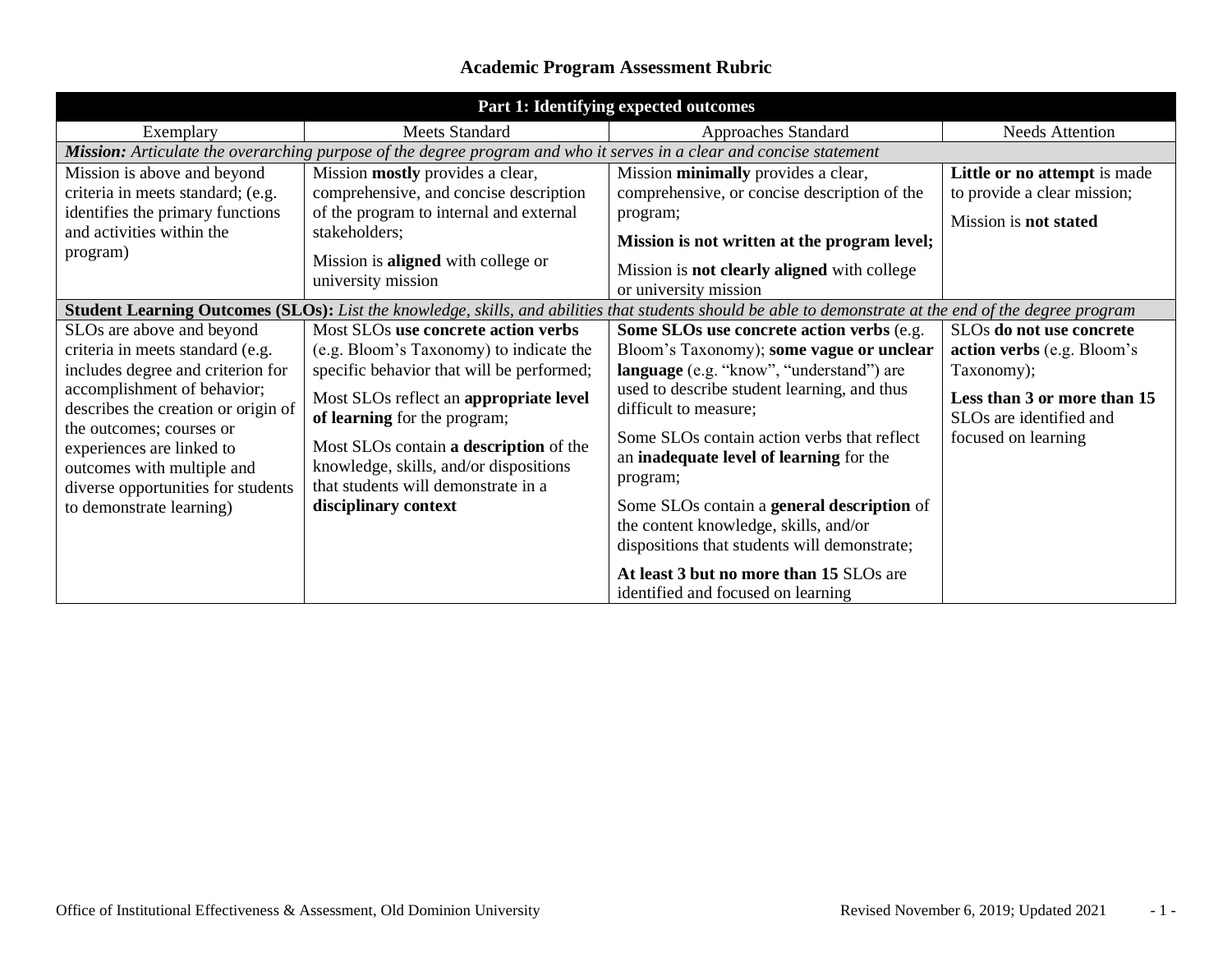| Part 2: Assessing the extent to which the program achieves those outcomes                                                                                            |                                                                                                                                                                                                                                                                                                                                                                                                                                                                                   |                                                                                                                                                                                                                                                                                                                                                                                                                                                                                              |                                                                                                                                                                                                                                                                                                          |  |  |
|----------------------------------------------------------------------------------------------------------------------------------------------------------------------|-----------------------------------------------------------------------------------------------------------------------------------------------------------------------------------------------------------------------------------------------------------------------------------------------------------------------------------------------------------------------------------------------------------------------------------------------------------------------------------|----------------------------------------------------------------------------------------------------------------------------------------------------------------------------------------------------------------------------------------------------------------------------------------------------------------------------------------------------------------------------------------------------------------------------------------------------------------------------------------------|----------------------------------------------------------------------------------------------------------------------------------------------------------------------------------------------------------------------------------------------------------------------------------------------------------|--|--|
| Exemplary                                                                                                                                                            | <b>Meets Standard</b>                                                                                                                                                                                                                                                                                                                                                                                                                                                             | Approaches Standard                                                                                                                                                                                                                                                                                                                                                                                                                                                                          | <b>Needs Attention</b>                                                                                                                                                                                                                                                                                   |  |  |
| Measures: Provide meaningful and actionable information about where and how well students are demonstrating the outcome                                              |                                                                                                                                                                                                                                                                                                                                                                                                                                                                                   |                                                                                                                                                                                                                                                                                                                                                                                                                                                                                              |                                                                                                                                                                                                                                                                                                          |  |  |
| Measures are above and<br>beyond criteria in meets<br>standard (e.g. discusses<br>validity and reliability;<br>describes and includes<br>multiple types of measures) | Most measures directly assess intended<br>outcome (validity); measures are consistent<br>across administrations (reliable); results will<br>yield useful and meaningful information for<br>improvement;<br>Includes multiple types of measures; includes<br>1 direct measure for each outcome;<br>Sufficient details are provided about where and<br>how students demonstrate learning; sufficient<br>details are provided about the measures to<br>determine relevancy and rigor | Some measures are not directly or<br>appropriately assessing intended outcome<br>(validity); measures <b>may not be consistent</b><br>across administrations (reliable); may not<br>yield useful and meaningful information<br>for improvement;<br>Does not include multiple types of<br>measures;<br>Insufficient details are provided about<br>where and how students demonstrate<br>learning; insufficient details are provided<br>about the measures to determine relevancy<br>and rigor | Measures are not assessing<br>intended outcome or <b>do not</b><br>yield meaningful<br>information;<br>No details are provided about<br>where and how students<br>demonstrate learning; no<br>details are provided about the<br>measures to determine<br>relevancy and rigor;<br>Measures are not stated |  |  |
| Targets: State the expected achievement level of students in the program                                                                                             |                                                                                                                                                                                                                                                                                                                                                                                                                                                                                   |                                                                                                                                                                                                                                                                                                                                                                                                                                                                                              |                                                                                                                                                                                                                                                                                                          |  |  |
| Targets are above and<br>beyond criteria in meets<br>standard                                                                                                        | Most target levels and performance standards<br>for the outcome are stated and appropriate                                                                                                                                                                                                                                                                                                                                                                                        | Some target levels and performance<br>standards are <b>unclear</b>                                                                                                                                                                                                                                                                                                                                                                                                                           | Target levels and performance<br>standards are not stated or<br>not appropriate                                                                                                                                                                                                                          |  |  |
| Results: Articulate how well students are performing against the target with direct, clear, and concise information                                                  |                                                                                                                                                                                                                                                                                                                                                                                                                                                                                   |                                                                                                                                                                                                                                                                                                                                                                                                                                                                                              |                                                                                                                                                                                                                                                                                                          |  |  |
| Results are above and<br>beyond criteria in meets<br>standard (e.g. includes<br>student numbers and<br>percentages)                                                  | Results are related to the specific measures of<br>outcome; results provide evidence of target<br>achievement                                                                                                                                                                                                                                                                                                                                                                     | Results are not clearly related to the<br>intended measure or outcome; results do not<br>provide evidence of target achievement                                                                                                                                                                                                                                                                                                                                                              | Results do not align with<br>measure or outcome; little or<br>no attempt is made to provide<br>results                                                                                                                                                                                                   |  |  |

## **Academic Program Assessment Rubric**